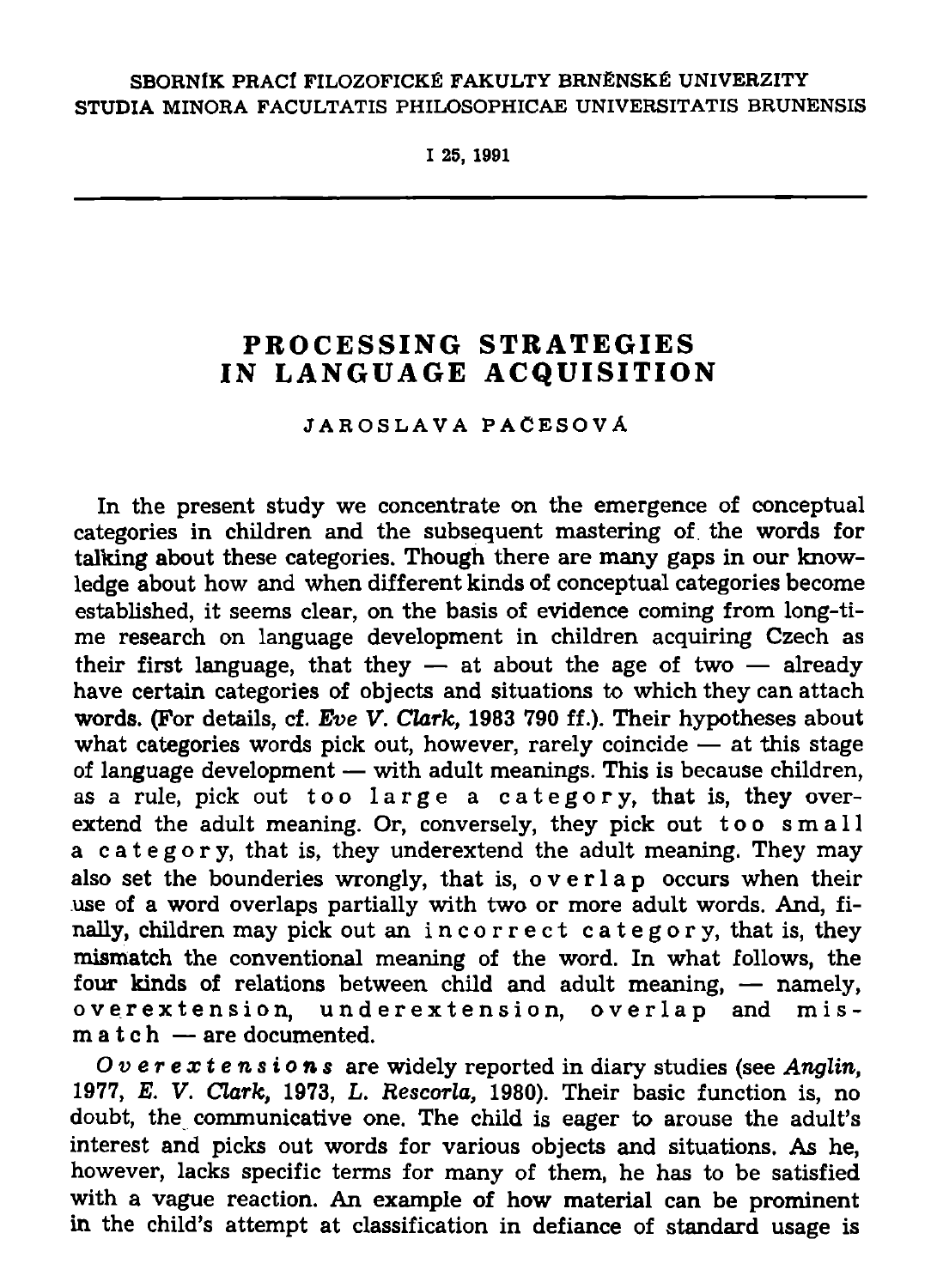**the nursery form** *"bow-vow",* **probably the first and most frequent basis for overextensions.** *"Bow-vow"* **is, for a certain period, used in reference to any mammal, alive or in a picture. As soon as, however, the child says** *"bow-vow",* **for example in reference to** *a fur coat,* **the heuristic function of overextension gets the upper hand. The child fails to identify the intended adult referent for the word and subsequently matches the word with separate visual schemes that are based on his overall experience with this word in repeated situational contexts. Overextension here is the consequence of both the poverty of the vocabulary and the child's readiness to recall at least one attribute common to the known and to the as yet unknown reality, for example** *the fur of the dog* **and that of** *the fur coat.* **Gradually, the child restricts the number of contexts in which he utters the word; eventually, the word is used only in contexts which are acceptable in terms of adult speech.** 

**The duration of individual instances of overextensions varies. Some are very shortlived, others may persist for several months. The critical factor appears to be the point of acquisition of a more appropriate word for the category in question. Once a child who has been overextending**  *"bow-vow"* **to all dogs and other mammals acquires the word** *"dog",* **he no longer uses** *"bow-vow"* **to pick out instances of the category** *"dog"*  **but only as a word referring to the sound of barking. The newly acquired term "dog" on the other hand, is now extended to refer to other animals similar in appearance, such as** *a lioness, tiger* **or** *sheep,* **and persists in this function as long as the appropriate terms are absent from the child's vocabulary. Additions to the vocabulary and reductions of the child's semantic complexes are two facets of one process. Both are features of the progressive mastering of the standard model.** 

**Overextensions, as summarized in** *E. V. Clark* **(1973) and reported on subsequently by** *Anglin* **(1977), and backed by more recent observations by** *Bowerman* **(1978),** *Braunwald* **(1978) and** *Rescorla* **(1980), are most**  likely to be based on the appearance of the referent object, the **resemblance in shape, size, colour, texture, activity or movement of the adult category. In our data extensions based on shape clearly predominante and examples such as the use of** *"ball"* **in reference to any**  *spherical object,* **or the use of** *"dog"* **in reference to** *any four-legged mammal* **may be found in any child. The dominance of s i z e is manifested in the use of** *"elephant"* **in reference to any** *big animal,* **such as** *a giraffe, bull* **or** *rhinoceros.* **The feature of colour , perhaps in combination with texture , is responsible for the use of** *"snow"* **in reference to**  *snow-drift, foam in the bath, the head in a glass of beer, whipped cream in a dish, white clouds in the sky.* **Typical of the earliest stage are terms that appear to pick out activities, such as** *"bow-vow"* **in reference to** *dog-like animals, "moo"* **in reference to** *cow-like animals, "hoo"* **in reference to** *any noisy machine,* **or movements, such as** *"shsh"* **in reference to** *any moving machine, "frr"* **in reference to** *any flying* **ob-**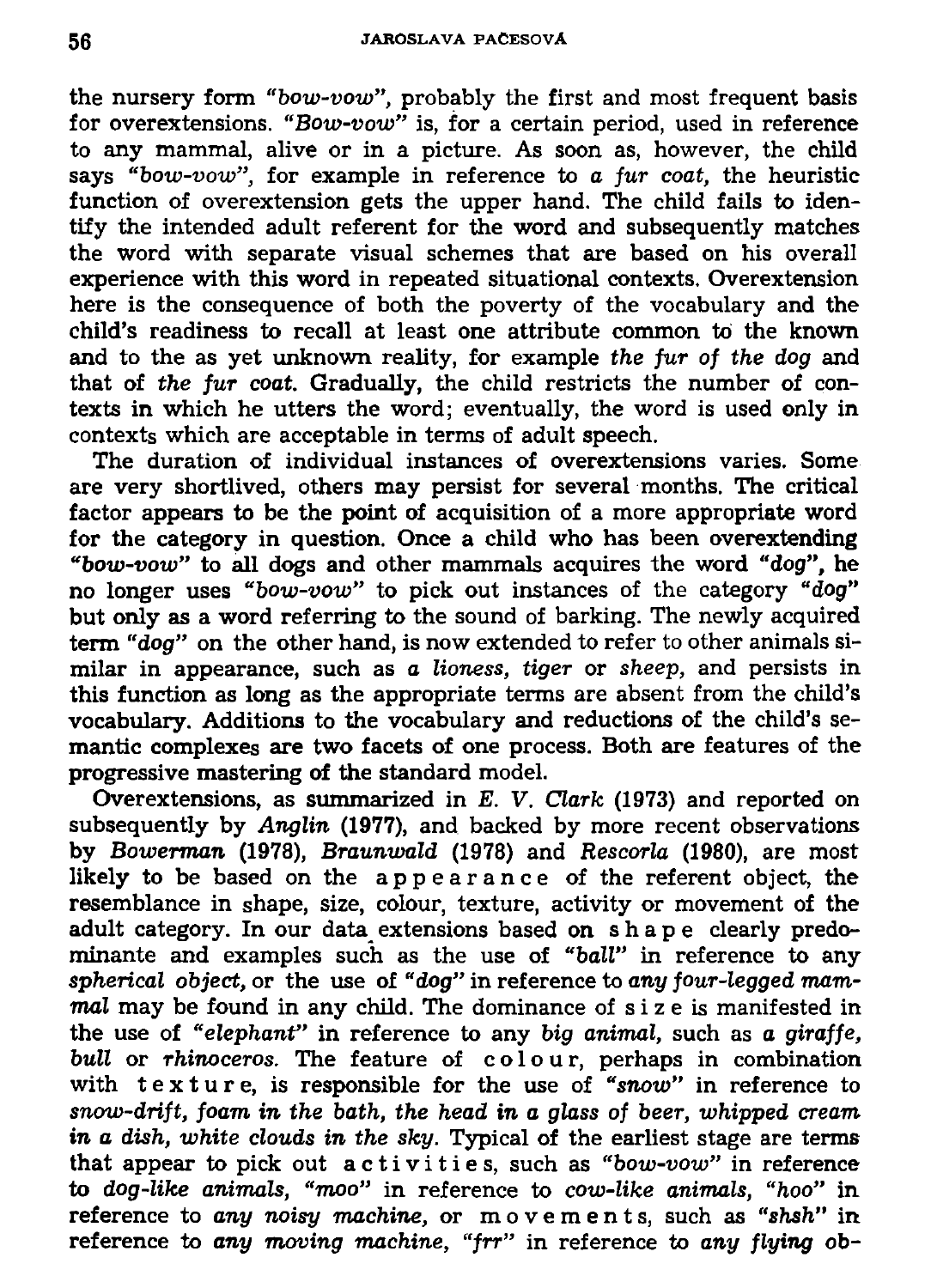*ject* **which has been thrown or is moving in the air, be it a bird, a ball, an arrow, a kite, a rocket, or a sheet of paper, and, on the contrary, the use of** *"kutululoo"* **in reference to** *any spherical object* **which is** *rolling*  **on the ground, be it a ball, a marble, or an apple.** 

**The dominance of the feature may, however, vary:** *the moon* **is referred to as a** *"roll"* **or as** *a "ball"* **according to its momentary shape; in one case** *the horse* **in a picture book is referred to as** *a "horse"* **unlike the real horse which the child happens to see in the village and for**  which evidently because of what seems to him its enormous size, he **pick out the term** *"elephant".* **(A similar example may be found in** *Els Oksaar,* **1977, 184).** 

**The typical age range in which overextensions in Czech-speaking**  children appear most frequently is between 1 and  $2^{1/2}$ , that is roughly **the same age range which has been documented in diaries of children acquiring different languages (cf. e. g.** *E. V. Clark,* **1983, 803). Also the process of overextending a word is strikingly similar regardless of the language being acquired. For instance the term for** *"ball"* **is overextended to pick out** *any spherical object, one animal term* **is overextended to pick out** *any four-legged mammal, one bird term* **then to pick out** *any feathered vertebrate.* **This suggests that overextensions themselves may offer indirect clues to the conceptual representations children have of certain categories. They seem to judge on the basis of similarities with neighbouring categories whether a word can be extended to pick out that further kind of referent as well. (Cf.** *H. Francis,* **1975, 26). The ability to make similarity judgements, then, appears crucial not only for the formation of conceptual categories and other cognitive representations but also for decisions about word use.** 

*Underextensions,* **on the other hand, are usually viewed as lexical phenomena that are motivated by different strategies than those underlying overextensions. This notion can trace its roots to the hypothesis that children acquire word meanings by first attending to general perceptual features and then gradually add more specific ones. The existence of underextensions seem to support the alternative view, namely, that children acquire word meanings by first attending to specific features and then gradually adding more general ones. But the fact that the antonyms overextension and underextension are used to describe two different lexical phenomena does not mean that the two phenomena reflect contradictory acquisition strategies.** 

**Compared to overextensions, underextensions in children are generally less frequent. This is no doubt due to the fact that underextensions occur predominantly in the child's comprehension, while in his spontaneous speech they may be overlooked because the child most likely either overextends another word or does not label the object when he does not think a referent should be included in the extension of a word. Nevertheless, instances where the child comprehends and/or uses a word like** *"hands",.*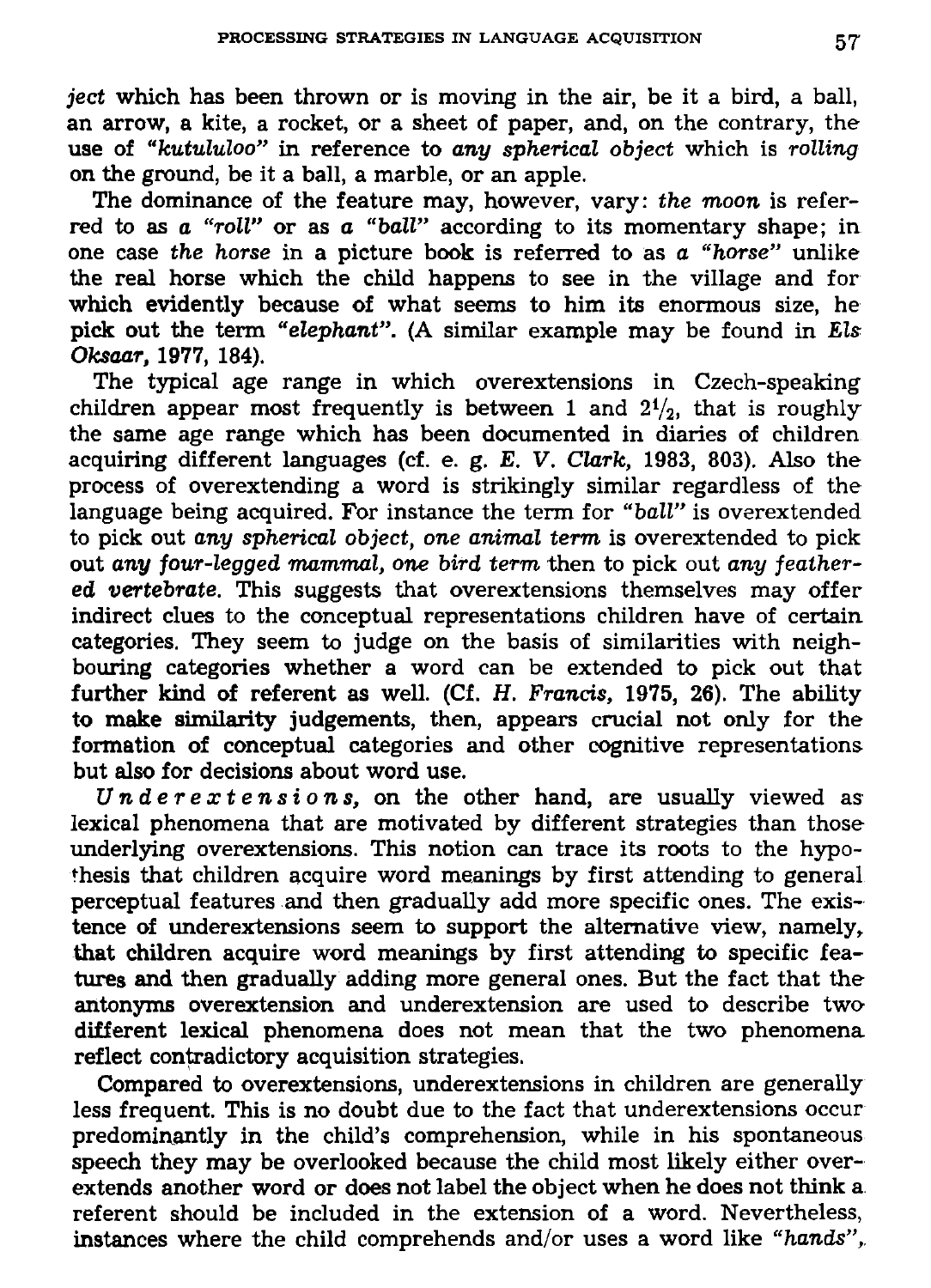*"eyes", "ears", "hair", "shoes", "teddybear"* **for only one particular, mostly his own hands, eyes, ears, hair, shoes, teddybear, are common at early stages of language development and examples such as quoted above may be found e. g. in** *Bloch* **(1924),** *Greenfield* **(1973),** *Bloom* **(1973),**  *Huttenlocher* **(1974) etc. We may say that the child underextends the above-mentioned words because he does not use them on other occasions where they would be equally appropriate. On the other hand we have to admit that the child simply may lack interest on these other occasions.** 

**Our ability to detect underextensions is much more limited than our ability to notice overextensions. Unless the child himself comments on the semantic situation, we hardly know about the relation he has concerning the meaning and the word which he uses to express it. Let us look at some examples: On hearing the sentence** *"We must shift the hands on the watch, in is not going, it has stopped",* **the child is confronted with linguistic usage that runs counter to the knowledge he has acquired so far;** *the hands* **are not only parts of human arms used for grasping and holding but also the rotating pointers used as indexes on the face of a watch; and, what's more, these hands can** *go* **or** *stand* **still, that is produce an action which has so far for him been associated with**  *the legs.* **Hence his protest:** *"The watch has no hands, the child has, the hands do not go, the legs go"* **thus illustrating that the word** *"hands"*  **is underextended by him. Sooner or later, however, he accepts the information that not only the child but also watch has hands and their rotating movement on the face of the watch picks out the same word as the movement of legs. He still rejects the adult's statement that the watch goes or stands still, cf. the following comment:** *"The watch does not go, its hands go".* **His argument, though certainly nearer to the description of the extra-linguistic reality, is nevertheless, as unconventional, not accepted and the child, sooner or later, gives up.** 

**The next example shows how the child's comment on the newly experienced reality can be surprising and independent of what he has heard before. In the bath, a two-year-old boy by chance touches his rib and asks:** *"What is this"?* **Getting the answer that it is o** *bone,* **he is shocked and cries out unhappily:** *"Have I eaten it"?* **The recollection of the situation in which when he was having fish for lunch, his mother said at the table,** *"Be careful of the bones",* **is clear. His question, however, offer several pieces of information. First, the underextension of the word**  *"bones"* **to something** *not eatable,* **related to food such as fish or chicken' second, his ignorance of the fact that he, as a human being, has bones too; and third, his belief that if he has a bone in his body, he must have eaten it, as this is for him the only possible explanation of its getting there.** 

**From the examples quoted it seems clear that the child's underextended word meanings combine attributes which cut across different domains. They do not, however, imply what is usually taken for granted,**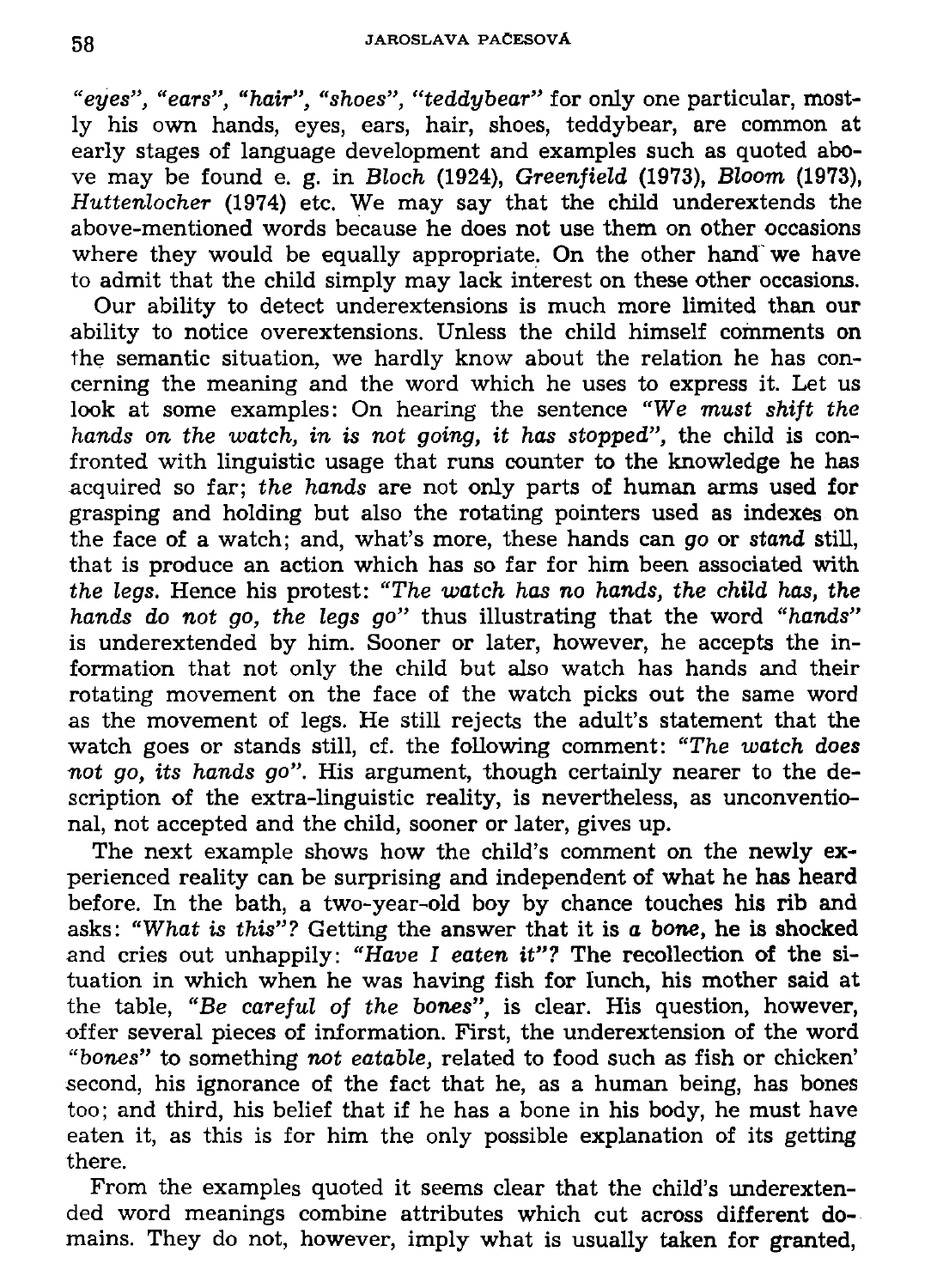**that specific features are being processed before general ones. What is specific is the context in which the underextended word is employed or comprehended. The specifity of the context, nevertheless, is determined by the child's combination of the set of core features which define the underextended entity. Viewed from this point, an underextension is not context bound but concept bound.** 

*Overlaps* **then bring evidence that the child's meanings are broader and the bounderies between them are much less definite as compared to adult meanings. Let us illustrate this fact. As long as the child only uses words in the contexts in which he acquired them, his language appears adultlike, cf.** *"It is raining", "I am a big boy", "the dog bit the girl", "the needle pricks", "Daddy is whistling", "thank you", "good morning"* **etc. Deviations occur when the child's use a word overlaps with two or more adult words. For example, a child who thinks** *"rain"*  **picks out falling water, has a meaning for rain that overlaps with the adult** *"rain"* **and** *"shower",* **the result of which are his constructions such as:** *"Mummy is raining in the bathroom", "I shan't have a cold rain today".* **Instances such as** *"the string is not big enough", "the hill is big", "my grandpa died, he was already very big"* **illustrate that the child picks out the word** *"big"* **— besides its correct uses — also to express**  *length, heigth* **and** *high age.* **In essence, such overlaps involve simultaneous overextension and underextension and may be hard to distinguish from overextensions on the one hand and underextensions on the**  other. There are instances where the term 'extension of mea**ning' fits more from the point of view of adult language while in the**  child's language the term 'lack of limitation of meaning' **seems more appropriate. For example, a boy says:** *"The hen has bitten my finger",* **showing that the standard restriction of biting to the use of teeth is ignored by him. Instead of saying that the poverty of his vocabulary forced on him the assumption of related meaning connected**  with this verb, it is better to say that the proper related verb has not **yet been learned. This distinction is important. It means that the child, in using the verb** *"to bite"* **for non-standard purposes, did not perform an extension of meaning, but, on the contrary, failed to grasp the limitation of the standard definition and convention. (For details, see** *W. F. Leopold,* **1971). A similar explanation holds good for child's constructions such as:** *"The snow is pricking my fingers"* **(in lieu of** *"my fingers are numbed with cold"), "The wasp has pricked me"* **(in lieu of** *"the wasp has stung me"), "My ear is whistling"* **(in lieu of** *"my ears are ringing"),*  has stung me"), "My ear is whistling" (in lieu of "my ears are ringing"), has a standard **restriction of sharp in the use of sharp**  $\mathbf{r}$  is the use of sharp *new standard* **instruments and whistling to the use of lips is not respect to the use of sharp**  $\mathbf{r}$ **Instruments and whistling to the use of lips is not respected by the child.**<br>The adult of the distribution of the adult of the adult of the distribution of the distribution of the distribution In other words, the child's meaning for "big" overlaps with the adult **"**  $\mathbf{u} = \mathbf{u} \cdot \mathbf{v} + \mathbf{v} \cdot \mathbf{v} + \mathbf{v} \cdot \mathbf{v} + \mathbf{v} \cdot \mathbf{v} + \mathbf{v} \cdot \mathbf{v} + \mathbf{v} \cdot \mathbf{v} + \mathbf{v} \cdot \mathbf{v} + \mathbf{v} \cdot \mathbf{v} + \mathbf{v} \cdot \mathbf{v} + \mathbf{v$ *"to bite"* **and** *"to peck",* **the meaning for** *"to prick"* **with the adult** *"to*  "*to* bite" and "*to peck*", the meaning for "*to prick*" with the adult "*to*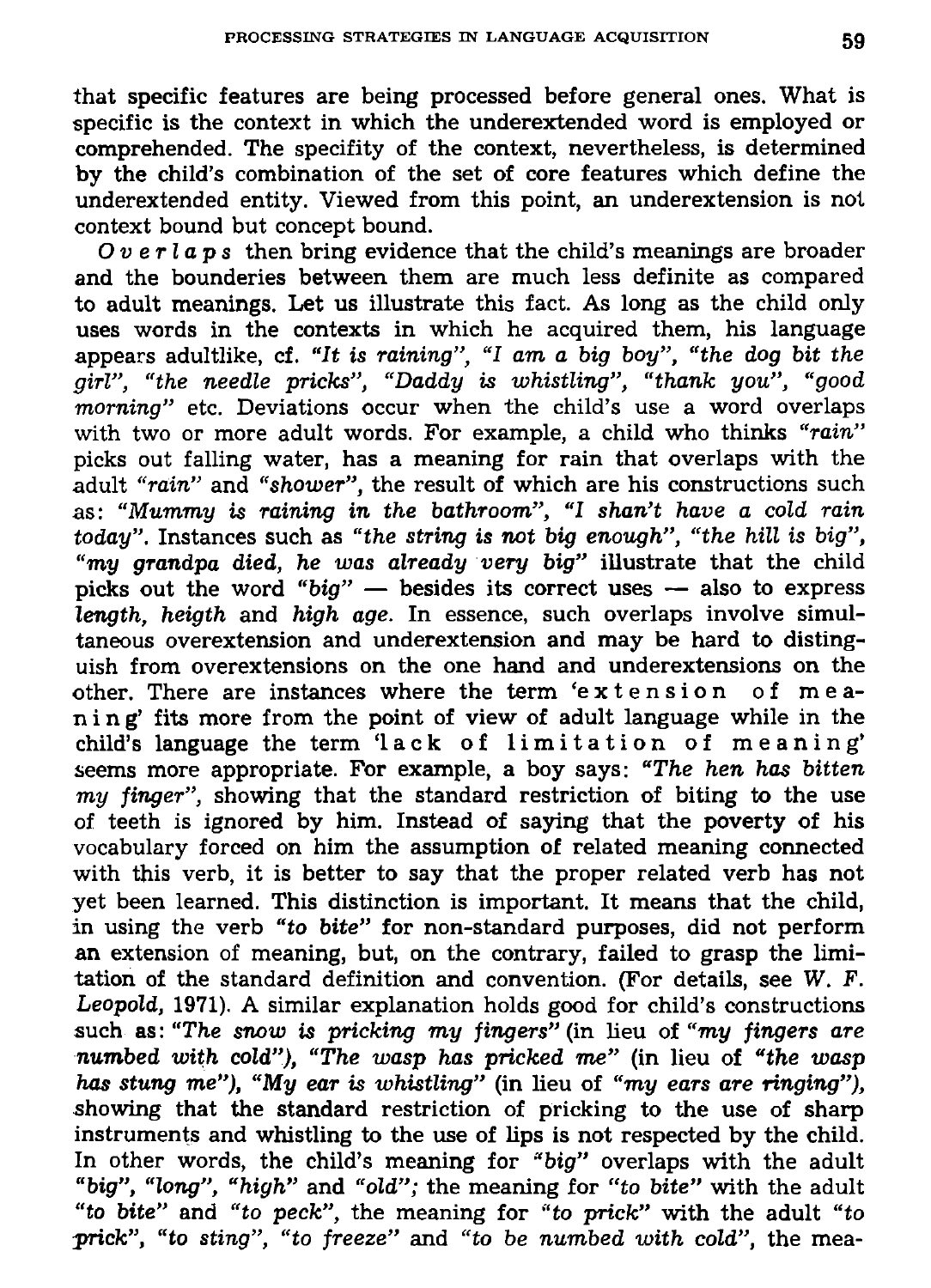**ning for** *"to whistle"* **with the adult** *"to whistle"* **and** *"to ring".* **The next two examples illustrate that a very important part of learning words is. learning what the occasions are on which adult say them. This is an aspect of their function and is conceptually separate from their referential meaning. Names of objects may have a clear reference but an obscure function, they may be part of the passive vocabulary and yet not used spontaneously. — A child says** *"good morning"* **on meeting people in the street. On the other hand, he does not say** *"good morning"* **to a neighbour. Being asked why, he says with a certain surprise:** *"We know eachother, don't we"* **thus revealing that in his conceptual organization** *"goodmorning"* **serves the purpose of getting acquainted with somebody while the adult function has not yet been recognized. The same child says**  *"thank you"* **on correct occasions, that is, when** *getting* **something. He uses, however, the same term on incorrect occasions, that is, when giving something to somebody. In other words, his meaning for "thank you" overlaps with the adult** *"thank you", "help yourself"* **and** *"don't mentionit".* **This become a usage before he figures out that only** *the recipient*  **should say** *"thank you",* **not** *the donor.* 

**From what has been said it follows that the same child may successively overextend, underextend and overlap the same word with the adult's uses or overextend it in a different way on different occasions depending on what he needs words for.** 

**By** *semantic mismatches* **we mean those instances where the child starts out with a wrong hypothesis about the adult convention, governing a meaning of a word, a hypothesis so wrong that the child's meaning is quite different from that of an adult. Mismatches no doubt happen in all children. At early stages, they concern for example the words that pick out the designation of the place, time or manner, cf. the use of** *"upwards"* **in lieu of** *"downwards", "tomorrow"* **in lieu of** *"yesterday"* **or** *"today", "supper"* **in lieu of** *"lunch", "quickly"* **in lieu of** *"slowly".* **At later stages, most mismatches concern the words for which, bacause of their specialized character or abstractness, the child has no motivation. Like underextensions, mismatches are hard to detect. Unless the child is willing to answer our question or to comment on the semantic situation, we may never discover what he thinks of it. Examples follow to illustrate the fact:** 

**Watching the video fairytale** *'The Phlegmatic Elephant'* **several times,**  a three-year-old-boy made no comment. Once, however, he said: "look, *now the baby elephant will be phlegmatic"* **— at the moment when, in a circus show, it started flying down the tower using its long ears as wings. The most outstanding attribute of the hero, i. e.** *its ability to fly,* **has determined the meaning of the unknown term. Compared to the adult use, the child mismatched not only the meaning of the word in question, but also the object which was qualified by it; it was not the baby elephant**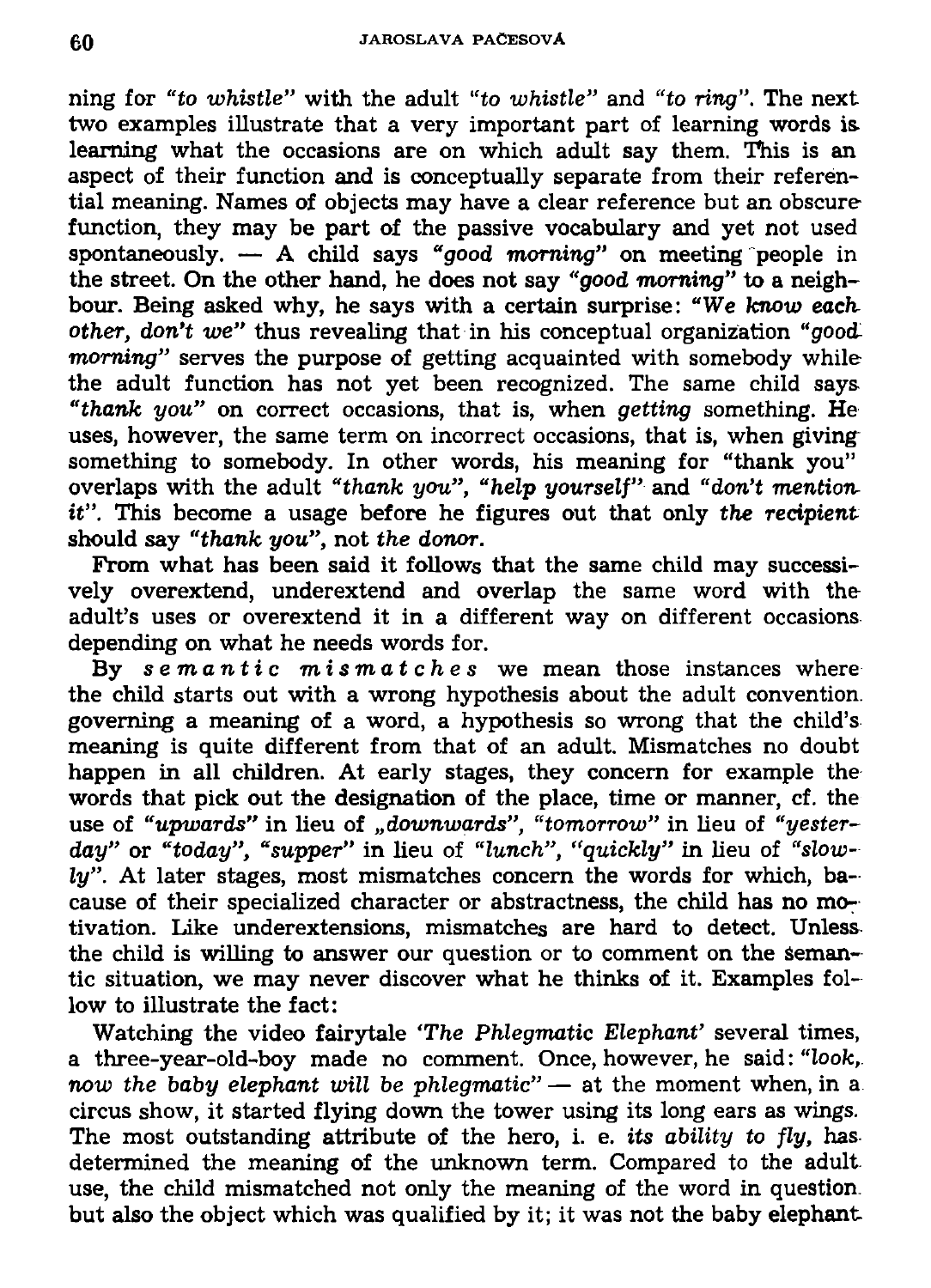**that was** *phlegmatic* **but his mother, because her baby had been taken away from her.** 

**Observing a helicopter and getting the information that it is guiding the traffic, the boy is puzzled. He has no idea what** *'traffic'* **(in Czech**  *'doprava')* **might mean. He knows, on the other hand, the meaning of the homonym** *'doprava',* **that is** *'to the right'.* **Hence his mismatch:** *"The helicopter guides to the right, the pilot turns the steering wheel".* 

**Though mismatches of this type have not been noted very often, some good examples may be found e. g. in** *Clark & Clark,* **(1977, 486) in** *Bowerman* **(1976),** *Bloch* **(1924),** *Bloom* **(1973) and** *Huttenlocher* **(1974), to mention at least a few.** 

**On an analysis of four relations of child to adult meanings, namely**  overextension, underextension, overlap and mis**match, we have tried to show what goes on as children try to work out what word meanings are. It is hoped that this approach may throw some light on the nature of children's early conceptual categories and how they come to relate such categories to the words in their first language.** 

# **REFERENCE S**

- Anglin, J. M.: Word, object and conceptual development. New York, W. W. Norton, 1077.
- Bloch, O.: La phrase dans le langage de 1'enfant. In: Journal de Psychologie, 1924, 21, 18—43.
- Bloom, L. M.: One word at a time: The use of single word utterances before syn*tax.* The Hague: Mouton, 1973.
- Bowerman, M.: Semantic factors in the acquisition of rules for word use and sentence construction. In: D. M. Morehead & A. E. Morehead (Eds.), Normal and deficient child language. Baltimore: University Park Press, 1976.
- Bowerman, M. : Systematizing semantic knowledge: Changes over time in the child's organization of word meaning. In: Child Development, 1978, 49, 977—897.
- Braunwald, S. R.: Context, word, and meaning: Toward a communicational analysis of lexical acquisition. In: A. Lock (Ed.) Action, gesture and symbol. N. Y. : Academic Press, 1978.
- Clark, E. V.: What's in a word? On the child's acquisition of semantics in his first language. In: T. E. Moore (Ed.), Cognitive Development and the Acquisition of Language. New York: Academic Press, 1973.
- Clark, H. H., & Clark, E. V.: Psychology and language: An introduction to psycholinguistics. New York, 1977.
- Clark, E. V.: Meanings and Concepts. In: Handbook of Child Psychology. Vol. III. Cognitive Development, J. H. Flavell & E. M . Markman (eds.), New York, 1983, 787—840.
- Francis, H.: Language in Childhood. Form and function in language learning. London, 1975.
- Greenfield, P. M. : Who is "Dada"? Some aspects of the semantic and phonological